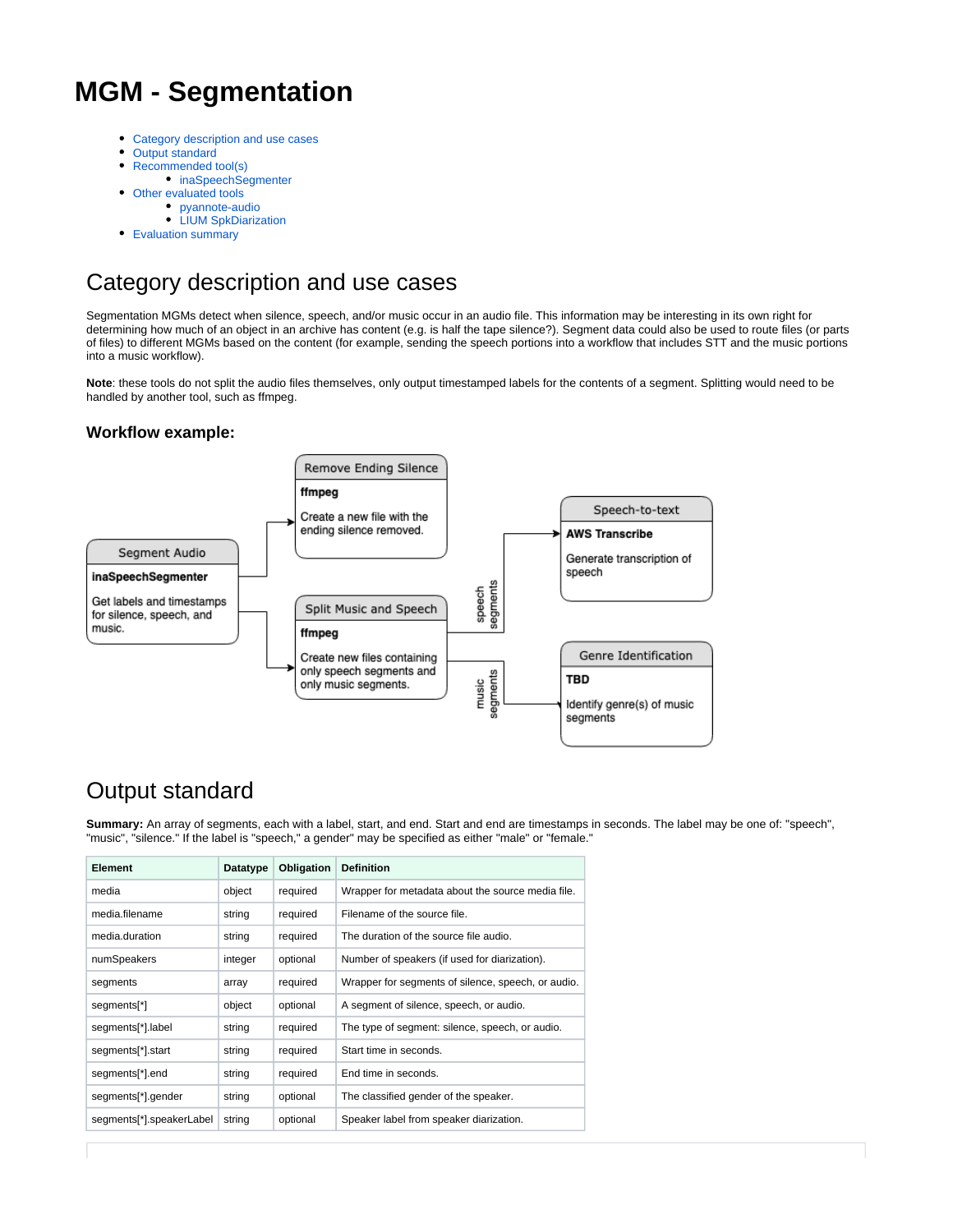#### **JSON schema**

```
{
     "$schema": "http://json-schema.org/schema#",
     "type": "object",
     "title": "Audio Segment Schema",
     "required": [
         "media",
         "segments"
    ],
     "properties": {
         "media": {
             "type": "object",
             "title": "Media",
             "description": "Wrapper for metadata about the source media file.",
             "required": [
                 "filename",
                 "duration"
             ],
             "properties": {
                 "filename": {
                     "type": "string",
                     "title": "Filename",
                     "description": "Filename of the source file.",
                      "default": "",
                      "examples": [
                     "myfile.wav"
 ]
                 },
                  "duration": {
                     "type": "string",
                      "title": "Duration",
                      "description": "Duration of the source file audio.",
                     "default": "",
                     "examples": [
                         "25.888"
 ]
                 }
             }
         },
         "numSpeakers": {
             "type": "integer",
             "title": "Number of speakers",
             "description": "Number of speakers (if used for diarization).",
             "default": 0
         },
         "segments": {
             "type": "array",
             "title": "Segments",
             "description": "Segments of silence, speech, or audio.",
             "items": {
                 "type": "object",
                  "required": [
                     "label",
                     "start",
                     "end"
\qquad \qquad \Box "oneOf": [
\{ "additionalProperties": false,
                          "properties": {
                              "label": {
                                 "type": "string",
                                  "title": "Label",
                                  "description": "The type of segment.",
                                  "enum": [
                                      "speech"
design to the control of the control of the control of the control of the control of the control of the control of
\}, \{ "start": {
```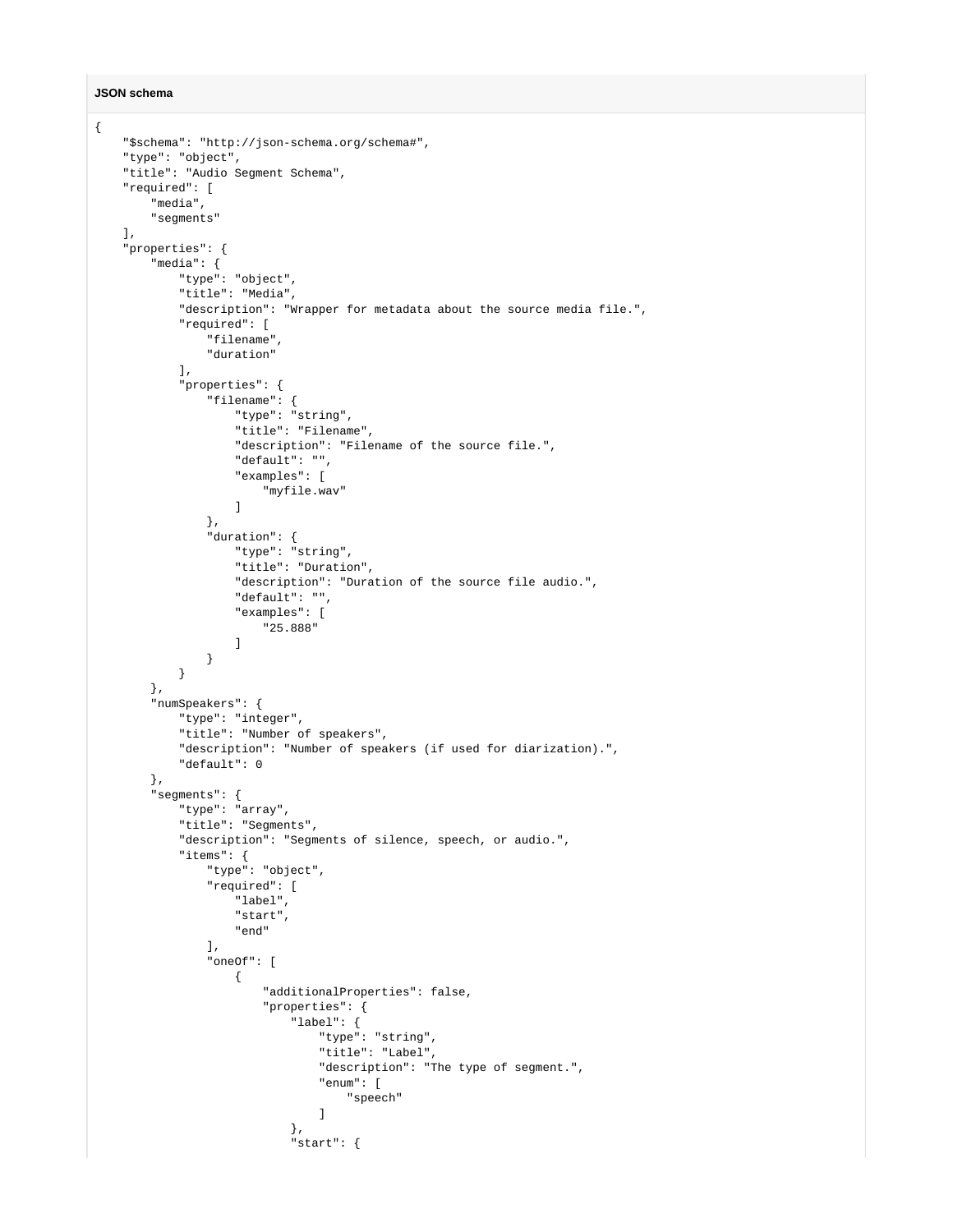```
 "type": "string",
                                           "title": "Start",
                                           "description": "Start time in seconds",
                                           "default": 0.0,
                                           "examples": [
                                                "123.45"
design to the control of the control of the control of the control of the control of the control of the control of
\}, \{ "end": {
                                          "type": "string",
                                          "title": "End",
                                          "description": "End time in seconds",
                                           "default": 0.0,
                                           "examples": [
                                          "123.45"design to the control of the control of the control of the control of the control of the control of the control of
\}, \{ "gender": {
                                          "type": "string",
                                           "title": "Gender",
                                           "description": "The classified gender of the speaker.",
                                           "enum": [
                                               "male",
                                                "female"
\mathbf{1}, \mathbf{1}, \mathbf{1}, \mathbf{1}, \mathbf{1}, \mathbf{1}, \mathbf{1}, \mathbf{1}, \mathbf{1}, \mathbf{1}, \mathbf{1}, \mathbf{1}, \mathbf{1}, \mathbf{1}, \mathbf{1}, \mathbf{1}, \mathbf{1}, \mathbf{1}, \mathbf{1}, \mathbf{1}, \mathbf{1}, \mathbf{1},  "default": "unknown"
\}, \{ "speakerLabel": {
                                           "type": "string",
                                           "title": "Speaker label",
                                           "description": "Speaker label from speaker diarization",
                                           "default": "unknown"
 }
 }
                          },
\{ "additionalProperties": false,
                                "properties": {
                                     "label": {
                                          "type": "string",
                                           "title": "Label",
                                          "description": "The type of segment.",
                                          "enum": [
                                               "music",
                                                "silence"
design to the control of the control of the control of the control of the control of the control of the control of
\}, \{ "start": {
                                          "type": "string",
                                          "title": "Start.",
                                          "description": "Start time in seconds",
                                           "default": 0.0,
                                           "examples": [
                                          "123.45"
design to the control of the control of the control of the control of the control of the control of the control of
\}, \{ "end": {
                                          "type": "string",
                                           "title": "End",
                                           "description": "End time in seconds",
                                          "default": 0.0,
                                          "examples": [
                                                "123.45"
design to the control of the control of the control of the control of the control of the control of the control of
 }
                              }
                         }
                  \overline{)} }
```
 } }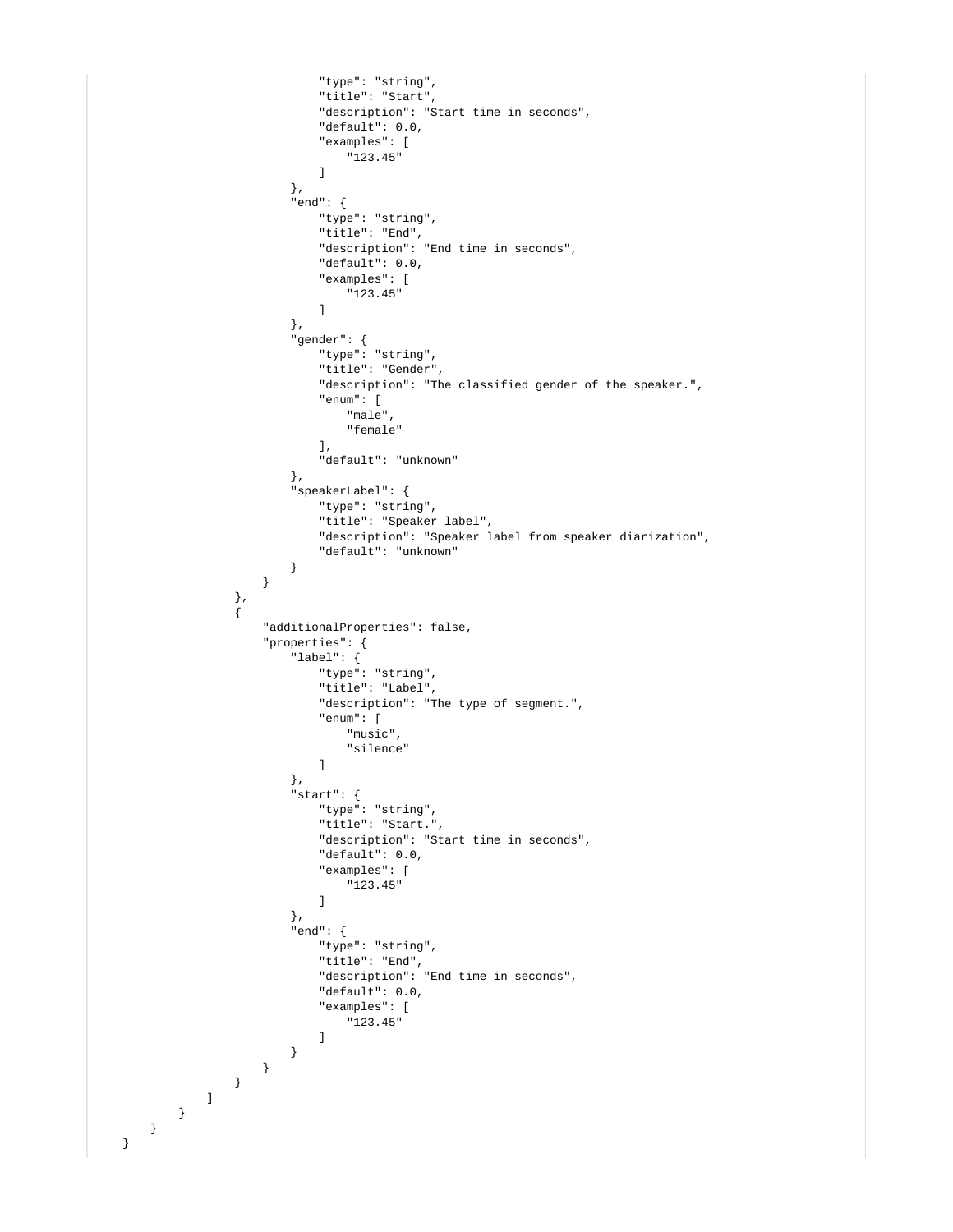## **Sample output**

### **Sample segmentation output**

```
{
         "media": {
             "filename": "mysong.wav",
               "duration": "124.3"
           },
          "segments": [
          {
              "label": "speech",
              "start": "0.0",
              "end": "12.35",
              "gender": "male",
                    "speakerLabel": "speaker1"
         },
         {
              "label": "music",
              "start": "10",
              "end": "20"
         }
     ]
}
```
## <span id="page-3-0"></span>Recommended tool(s)

## <span id="page-3-1"></span>inaSpeechSegmenter

#### **Official documentation:** [GitHub](https://github.com/ina-foss/inaSpeechSegmenter)

**Language:** Python

**Description:** inaSpeechSegmenter detects music, speech, noise, silence ("no energy") and the apparent gender of the speaker. Zones of speech over music are usually tagged as speech but sometimes as music.

**Cost:** Free (open source)

**Social impact:** Trained on French-language samples, so its idea of what male and female voices sound like are based on an unknown sample of French speakers. From initial testing, the results have been more or less accurate for our samples in English, but this is an important note.

#### **Notes:**

## **Installation & requirements**

Requires ffmpeg and TensorFlow

Install via pip:

pip install inaSpeechSegmenter

## **Parameters**

None

Because inaSpeechSegmenter does not have any parameters for the minimum length of a segment or maximum length of silence allowed within a speech/music segment, it may be beneficial to add another step in the workflow (or built in to the ina adapter) that allows the output from ina to be filtered/altered based on such parameters.

## **Input formats**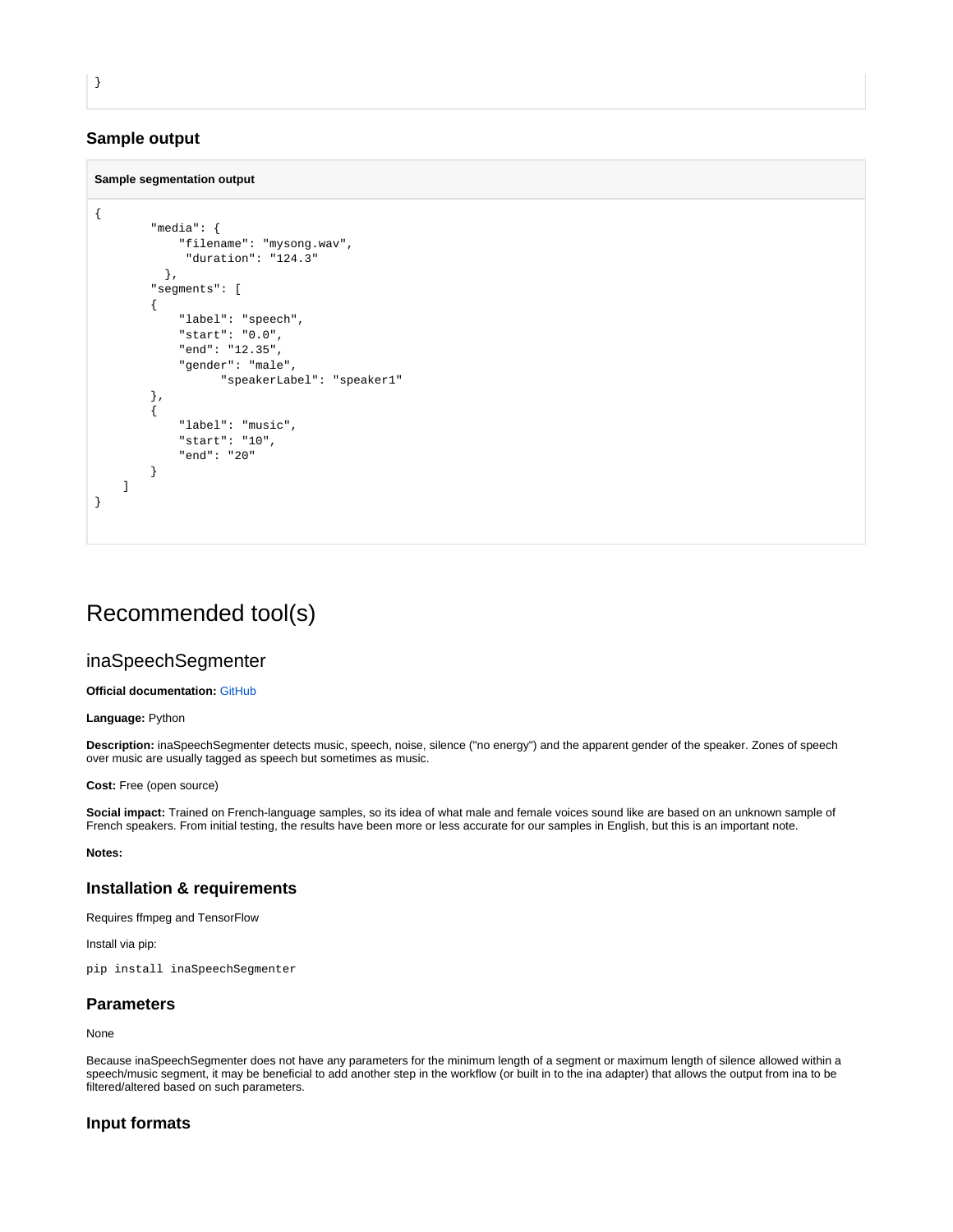All media formats [accepted by ffmpeg](https://www.ffmpeg.org/general.html#Supported-File-Formats_002c-Codecs-or-Features) (wav, mp3, mp4, etc.)

### **AMP Implementation notes**

In order to create "smoother" segments for our use cases, segments of noise and silence should be a minimum of 10 seconds. Short segments should be folded into the previous segment. This removes very brief segments of silence in between words/sentences/speakers to produce higher-level regions of speech, silence, noise, and music.

For use in sending just regions of speech through speech-to-text MGMs, remove segments of noise and silence that are longer than 1 minute (timestamps will be readjusted later) to cut down on transcription processing time.

## **Example Usage**

#### **inaSpeechSegmenter Example**

```
from inaSpeechSegmenter import Segmenter
seg = Segmenter()
segmentation = seg("path/to/file.wav")
for s in segmentation:
       label = s[0]start = s[1]end = s[2] print("Detected {} from {} seconds to {} seconds".format(label, start, end))
```
## **Example Output**

#### **inaSpeechSegmentation Output**

```
0.0 23.76 Music
23.78 28.080000000000002 NOACTIVITY
28.080000000000002 36.6 Music
36.62 37.2 NOACTIVITY
36.62 37.2 NOACTI<br>37.2 38.04 Music
38.06 38.9 NOACTIVITY
38.9 44.72 Music<br>44.74 46.04 NOACTIVITY
44.74 46.04 NOACTIVITY
46.04 46.58 Music
        40..<br>46.58 Music<br>47.56 NOACTIVITY<br>254.24 Music
47.56 254.24 Music
254.24 255.26000000000002 Female
         274.82 Music
274.84000000000003 275.32 NOACTIVITY
275.32 277.90000000000003 Music
277.92 278.74 NOACTIVITY
278.74 279.88 Female
279.90000000000003 345.0 Music
345.02 347.5 NOACTIVITY
347.5 355.42 Music<br>355.44 356.34000000000003
         355.44 356.34000000000003 NOACTIVITY
356.34000000000003 372.66 Music
372.68 378.12 NOACTIVITY
378.12 395.2 Music
```
# Output has been printed in the order start, end, label

## <span id="page-4-0"></span>Other evaluated tools

## <span id="page-4-1"></span>pyannote-audio

**Official documentation:** [GitHub](https://github.com/pyannote/pyannote-audio/)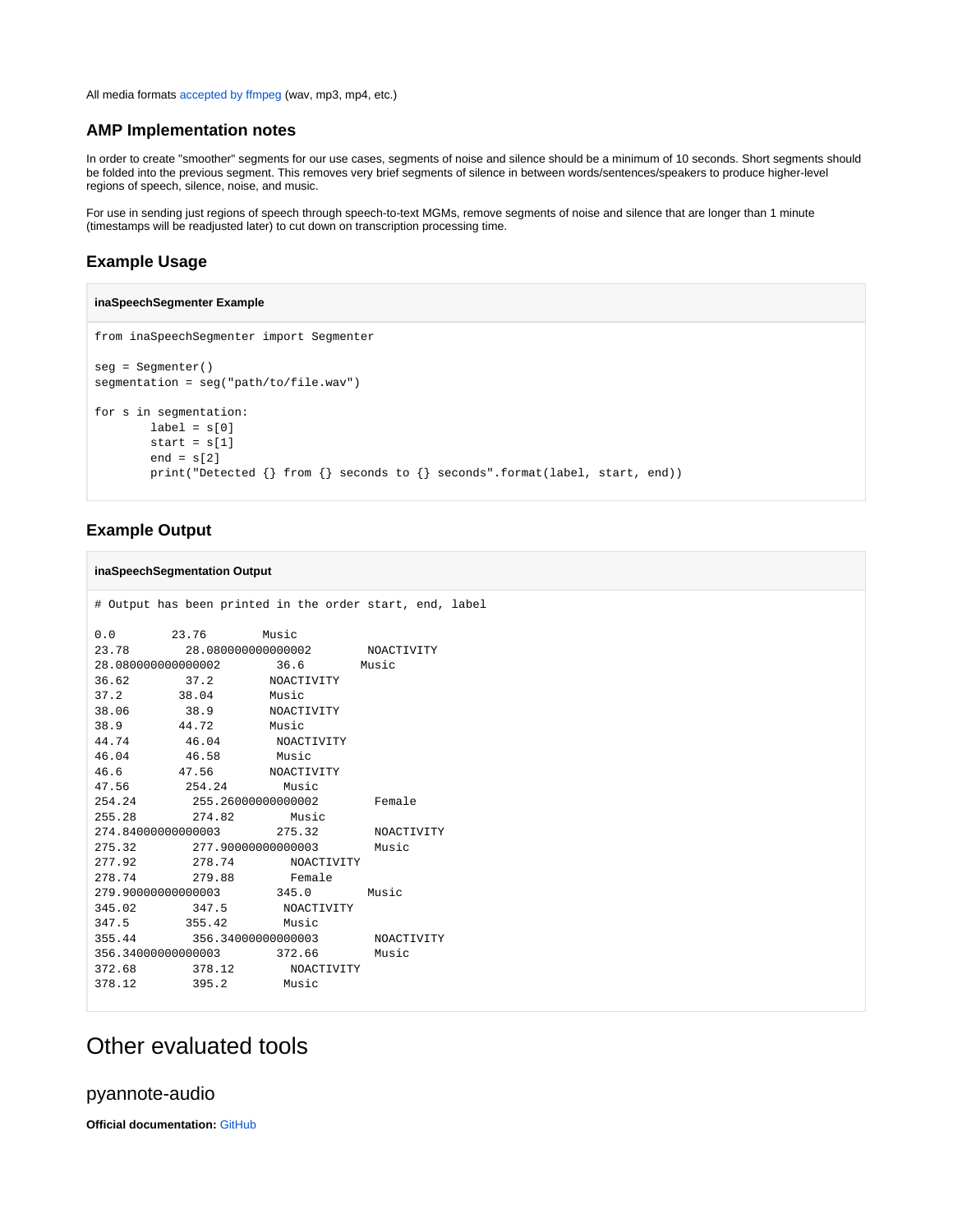#### **Language:** Python

**Description:** "Neural building blocks for speaker diarization: speech activity detection, speaker change detection, overlapped speech detection, speaker embedding"

**Cost:** Free (open source)

**Notes:** Seems to be somewhat accurate in detecting when speech occurs. However, it only identifies speech segments, not music or silence like we would prefer. Primarily used for detecting different speakers, which is not something we have a particular use case for.

## **Installation & requirements**

Install via pip (pyannote.audio)

Requires Python 3.7 on Linux/MacOS

## **Example Usage**

#### **pyannote-audio Example**

```
import sys, os
from datetime import datetime
from pyannote.audio.labeling.extraction import SequenceLabeling
from pyannote.audio.signal import Binarize
def main():
         if len(sys.argv) < 2:
                 print("Arguments: input-file [output-file]")
         # Get input/output files
         audio_file = sys.argv[1]
         if len(sys.argv) > 2:
                 out = sys.argv[2]
         else:
                 out = "pyannote_{}_.txt".format(os.path.basename(audio_file))
         #init model
         media = {'uri': 'filename', 'audio': audio_file}
         SAD_MODEL = ('pyannote-audio/tutorials/models/speech_activity_detection/train/'
              'AMI.SpeakerDiarization.MixHeadset.train/weights/0280.pt')
         sad = SequenceLabeling(model=SAD_MODEL)
         sad_scores = sad(media)
         # Run segmentation
         print("\n\nSegmenting {}".format(media))
         startTime = datetime.now()
        binarize = Binarize(offset = 0.94, onset = 0.70, log_scale = True)
         speech = binarize.apply(sad_scores, dimension = 1)
         # Write output
         print("\n\nWriting to {}".format(out))
         with open(out, 'w') as o:
                 for s in speech:
                         result = "{}\t{}\t Speech \n".format(s.start, s.end) # start end label
                         o.write(result)
                         print(result)
         # Print run time
         endTime = datetime.now()
         print("Finished!\n Runtime: {}".format(endTime-startTime))
if __name__ == '__main__": main()
```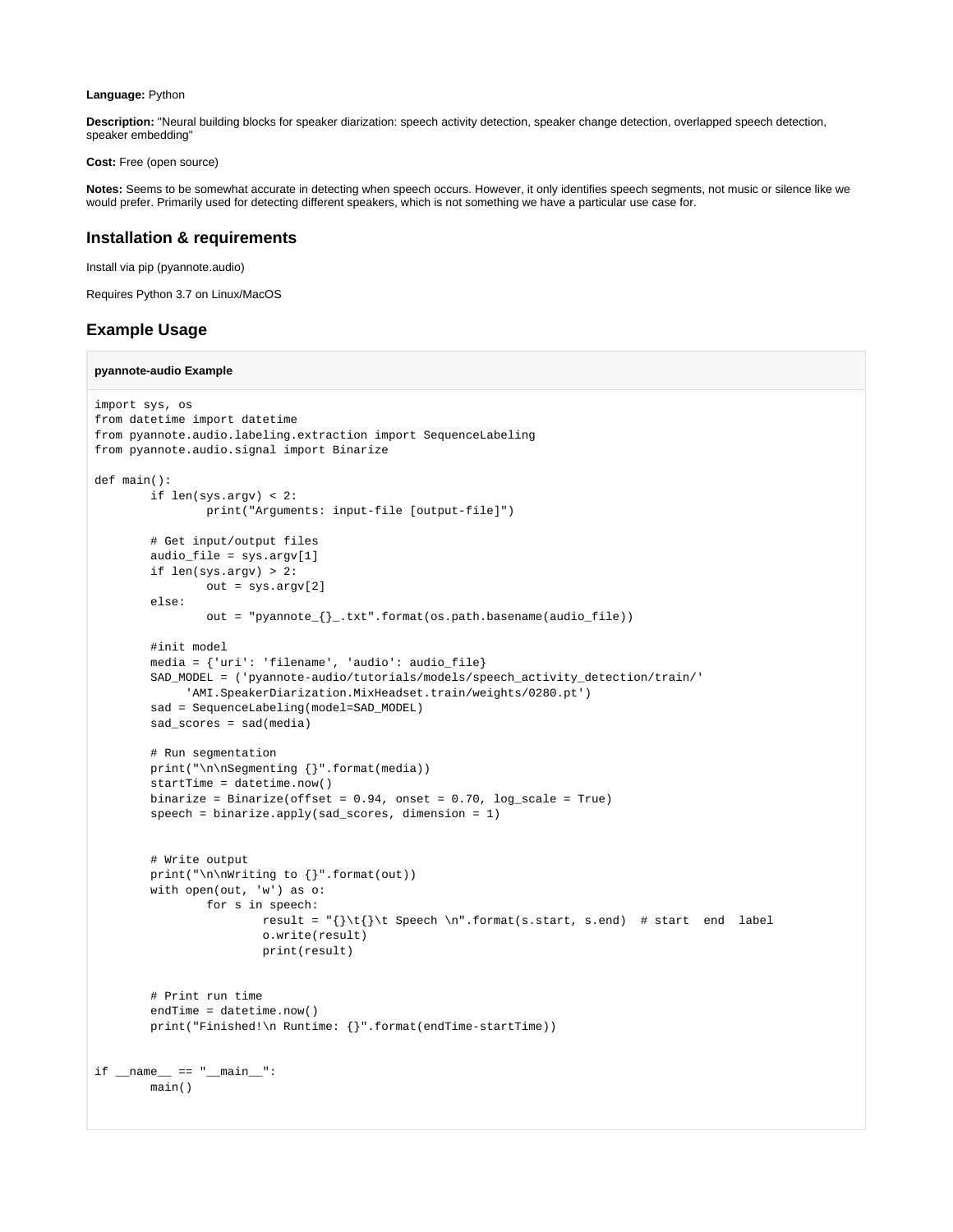## **Example Output**

| 4.65 | 4.66               | Speech |        |
|------|--------------------|--------|--------|
| 4.67 | 4.68               | Speech |        |
| 4.69 | 4.7                | Speech |        |
| 4.71 | 4.72               | Speech |        |
| 4.73 | 4.74               | Speech |        |
| 4.75 | 4.76               | Speech |        |
|      | 4.7700000000000005 | 4.78   | Speech |
| 4.79 | 4.8                | Speech |        |
|      | 4.8100000000000005 | 4.82   | Speech |
| 4.83 | 4.84               | Speech |        |
|      | 4.8500000000000005 | 4.86   | Speech |
| 4.87 | 4.88               | Speech |        |
| 4.89 | 4.9                | Speech |        |
| 4.91 | 4.92               | Speech |        |
| 4.93 | 4.94               | Speech |        |
| 4.95 | 4.96               | Speech |        |
| 4.97 | 4.98               | Speech |        |
| 4.99 | 5.0                | Speech |        |
| 6.57 | 6.58               | Speech |        |
| 7.04 | 7.05               | Speech |        |
|      | 7.060000000000005  | 7.07   | Speech |
|      |                    |        |        |

## <span id="page-6-0"></span>LIUM SpkDiarization

#### **Official documentation:** [LIUM SpkDiarization](https://projets-lium.univ-lemans.fr/spkdiarization/quick-start/)

**Language:** Java, run via command line.

**Description:** "LIUM\_SpkDiarization comprises a full set of tools to create a complete system for speaker diarization, going from the audio signal to speaker clustering based on the CLR/NCLR metrics. These tools include MFCC computation, speech/non-speech detection, and speaker diarization methods.

**Cost:** Free (open source)

**Notes**: Like pyannotate-audio, this is primarily for speaker diarization rather than the kind of segmentation we want. We don't like that it assumes a gender of the speaker, though we would just never use that information if we were to use the tool.

We saw so-so results with Astin Patten lecture sample. The tool was not good at detecting a lack of speech in "silent" segments with noise, and (more troublingly) occasionally detected silence in places where there is speech. It detected 6 different speakers, and was more often than not correct in assigning a segment to the correct speaker, though we did not precisely evaluate the tool's accuracy at this task.

For the Women and AIDs sample, the results were nearly useless. Large chunks of audio came out unlabelled despite there being near constant speech in the sample. The tool only identified one speaker, and guessed the speaker was male, when the event has many, mostly female, speakers.

## **Installation & requirements**

Download JAR (see documentation)

## **Input formats**

All media formats [accepted by ffmpeg](https://www.ffmpeg.org/general.html#Supported-File-Formats_002c-Codecs-or-Features) (wav, mp3, mp4, etc.)

## **Example Usage**

#### **inaSpeechSegmenter Example**

```
$ /usr/bin/java -Xmx2024m -jar ./LIUM_SpkDiarization.jar --fInputMask=./fileName.wav --sOutputMask=.
/fileName.seg --doCEClustering fileName
```
## **Example Output**

In addition to start and length of speech segment, this outputs the assumed gender of the speaker (M/F) and a speaker number (S0, S1...)